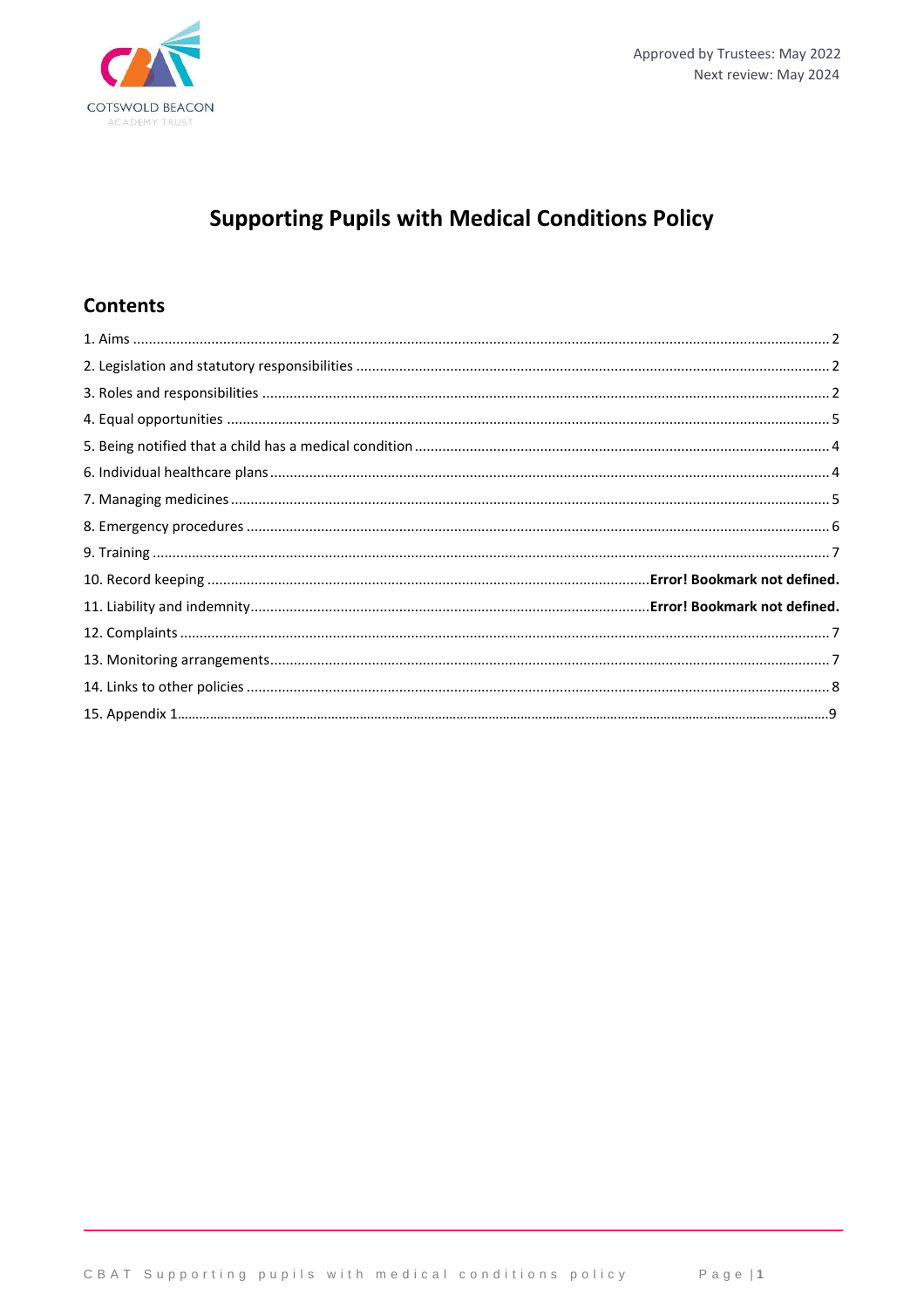

### **1. Aims**

This policy aims to ensure that:

- Pupils, staff and parents understand how our school will support pupils with medical conditions.
- Pupils with medical conditions are properly supported to allow them to access the same education as other pupils, including school trips and sporting activities.

School Leaders will implement this policy by:

- Making sure sufficient staff are suitably trained.
- Making staff aware of pupil's condition, where appropriate.
- Making sure there are cover arrangements to ensure someone is always available to support pupils with medical conditions.
- Providing supply teachers with appropriate information about the policy and relevant pupils.
- Developing and monitoring individual healthcare plans (IHPs).

### **The named person with responsibility for implementing this policy is Emma Gray – Trust CFOO.**

### **2. Legislation and statutory responsibilities**

This policy meets the requirements under [Section 100 of the Children and Families Act 2014,](http://www.legislation.gov.uk/ukpga/2014/6/part/5/crossheading/pupils-with-medical-conditions) which places a duty on Trustees to make arrangements for supporting pupils at their school with medical conditions.

It is also based on the Department for Education's statutory guidance: Supporting pupils at school with medical [conditions.](https://www.gov.uk/government/uploads/system/uploads/attachment_data/file/484418/supporting-pupils-at-school-with-medical-conditions.pdf)

This policy also complies with our MAT agreement and articles of association.

### **3. Roles and responsibilities**

### **3.1 The Trust**

The Trustees delegate responsibility for individual schools to the School Development Boards (Governors) of each Academy to ensure compliance with this policy to meet the needs of individual pupils.

The Trustees will ensure that the appropriate level of insurance is in place and appropriately reflects the school's level of risk. CBAT is a member of the Department for Education's Risk Protection Arrangement (RPA) and further details can be obtained from the Trust Finance Office or [HR@cbat.academy.](mailto:HR@cbat.academy)

### **3.2 The School Development Board**

The School Development Board will ensure that written records are kept of all medicine administered to pupils and that IHPs are kept in a readily accessible place which all staff are aware of.

### **3.2 The Headteacher**

The Headteacher of the Academy has overall day to day responsibility for supporting pupils with medical conditions in the Academy.

The Headteacher will:

- Make sure all staff are aware of this policy and understand their role in its implementation.
- Ensure that there is a sufficient number of trained staff available to implement this policy and deliver against all individual healthcare plans (IHPs), including in contingency and emergency situations.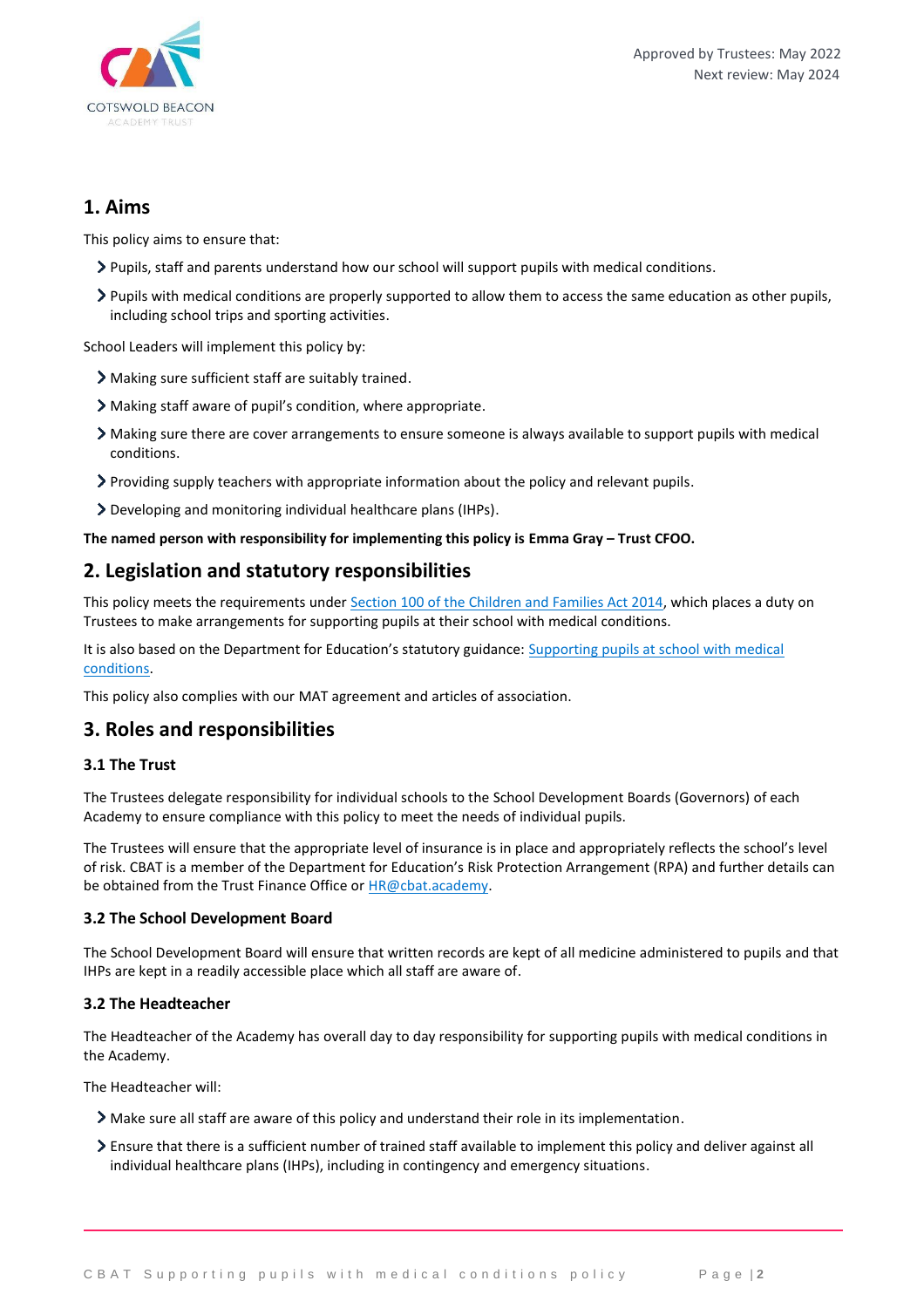

- Take overall responsibility for the development of IHPs.
- Make sure that school staff are appropriately insured and aware that they are insured to support pupils in this way.
- Contact the school nursing service in the case of any pupil who has a medical condition that may require support at school, but who has not yet been brought to the attention of the school nurse.
- Ensure that systems are in place for obtaining information about a child's medical needs and that this information is kept up to date.

#### **3.3 Staff**

Supporting pupils with medical conditions during school hours is not the sole responsibility of one person. Any member of staff may be asked to provide support to pupils with medical conditions, although they will not be required to do so. This includes the administration of medicines.

Those staff who take on the responsibility to support pupils with medical conditions will receive sufficient and suitable training, and will achieve the necessary level of competency before doing so.

Teachers will take into account the needs of pupils with medical conditions that they teach. All staff will know what to do and respond accordingly when they become aware that a pupil with a medical condition needs help.

#### **3.4 Parents**

Parents will:

- Provide the school with sufficient and up-to-date information about their child's medical needs.
- Be involved in the development and review of their child's IHP and may be involved in its drafting.
- Carry out any action they have agreed to as part of the implementation of the IHP e.g. provide medicines and equipment.

#### **3.5 Pupils**

Pupils with medical conditions will often be best placed to provide information about how their condition affects them. Pupils should be fully involved in discussions about their medical support needs and contribute as much as possible to the development of their IHPs. They are also expected to comply with their IHPs.

#### **3.6 School nurses and other healthcare professionals**

The school nursing service will notify the school when a pupil has been identified as having a medical condition that will require support in school. This will be before the pupil starts school, wherever possible.

Healthcare professionals, such as GPs and pediatricians, will liaise with the schools nurses and notify them of any pupils identified as having a medical condition.

### **4**. **Equal opportunities**

Each Academy is clear about the need to actively support pupils with medical conditions to participate in school trips and visits, or in sporting activities, and not prevent them from doing so.

The academies will consider what reasonable adjustments need to be made to enable these pupils to participate fully and safely on school trips, visits and sporting activities.

Risk assessments will be carried out so that planning arrangements take account of any steps needed to ensure that pupils with medical conditions are included. In doing so, pupils, their parents and any relevant healthcare professionals will be consulted.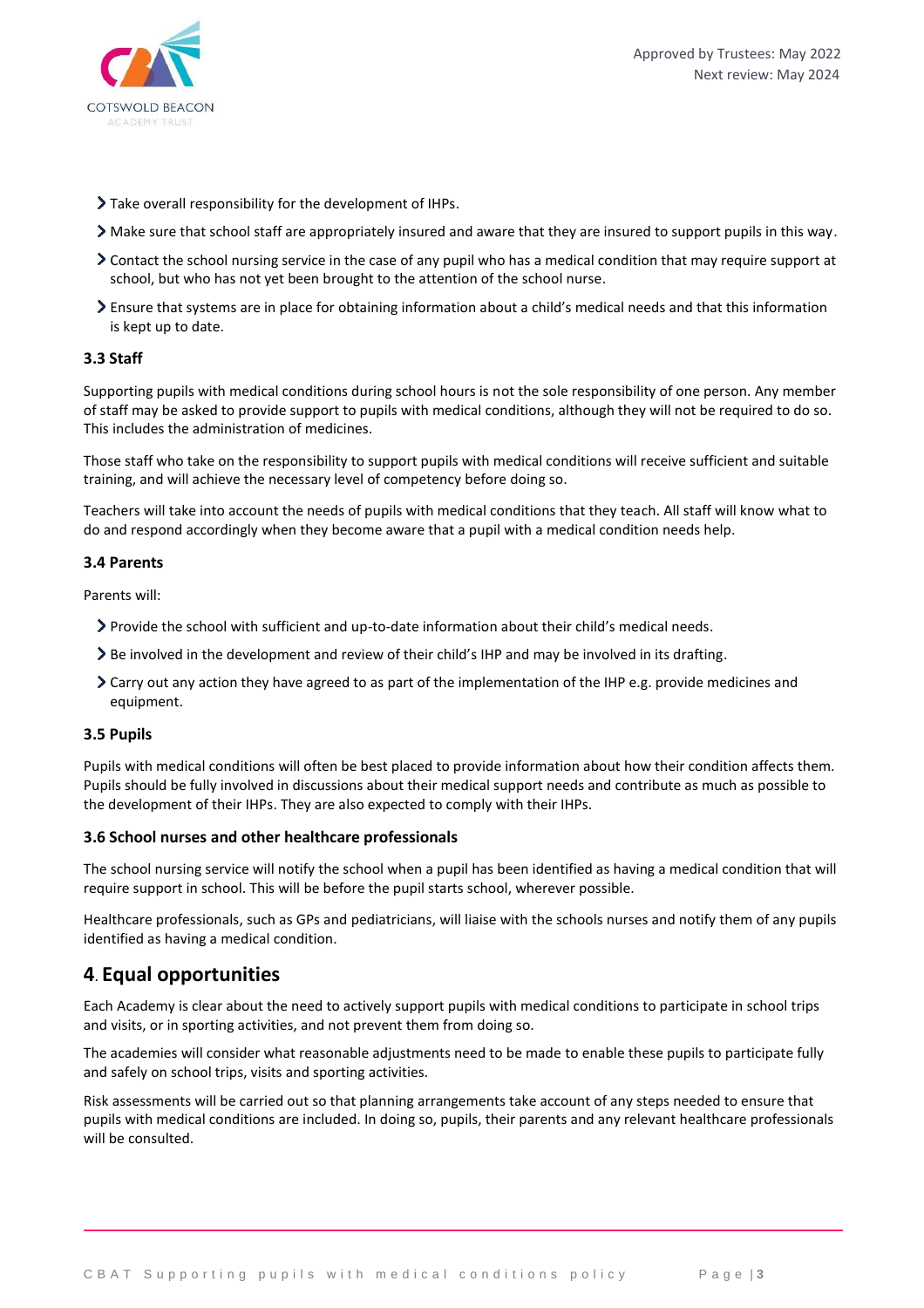

# **5. Being notified that a child has a medical condition**

When the Academy is notified that a pupil has a medical condition, the process outlined below will be followed to decide whether the pupil requires an IHP.

The Academy will make every effort to ensure that arrangements are put into place within 2 weeks, or by the beginning of the relevant term for pupils who are new to each school/academy.

See Appendix 1.

# **6. Individual healthcare plans**

The Headteacher has overall responsibility for the development of IHPs for pupils with medical conditions. This may be delegated to SENCo.

Plans will be reviewed at least annually, or earlier if there is evidence that the pupil's needs have changed.

Plans will be developed with the pupil's best interests in mind and will set out:

What needs to be done.

- When.
- > By whom.

Not all pupils with a medical condition will require an IHP. It will be agreed with a healthcare professional and the parents when an IHP would be inappropriate or disproportionate. This will be based on evidence. If there is not a consensus, the Headteacher will make the final decision.

Plans will be drawn up in partnership with the Academy, parents and a relevant healthcare professional, such as the school nurse, specialist or pediatrician, who can best advise on the pupil's specific needs. The pupil will be involved wherever appropriate.

IHPs will be linked to, or become part of, any statement of special educational needs (SEN) or education, health and care (EHC) plan. If a pupil has SEN but does not have a statement or EHC plan, the SEN will be mentioned in the IHP.

The level of detail in the plan will depend on the complexity of the child's condition and how much support is needed. The Academy will consider the following when deciding what information to record on IHPs:

- The medical condition, its triggers, signs, symptoms and treatments.
- The pupil's resulting needs, including medication (dose, side effects and storage) and other treatments, time, facilities, equipment, testing, access to food and drink where this is used to manage their condition, dietary requirements and environmental issues, e.g. crowded corridors, travel time between lessons.
- Specific support for the pupil's educational, social and emotional needs. For example, how absences will be managed, requirements for extra time to complete exams, use of rest periods or additional support in catching up with lessons, counselling sessions.
- The level of support needed, including in emergencies. If a pupil is self-managing their medication, this will be clearly stated with appropriate arrangements for monitoring.
- Who will provide this support, their training needs, expectations of their role and confirmation of proficiency to provide support for the pupil's medical condition from a healthcare professional, and cover arrangements for when they are unavailable.
- Who in the school needs to be aware of the pupil's condition and the support required.
- Arrangements for written permission from parents and the Headteacher for medication to be administered by a member of staff, or self-administered by the pupil during school hours.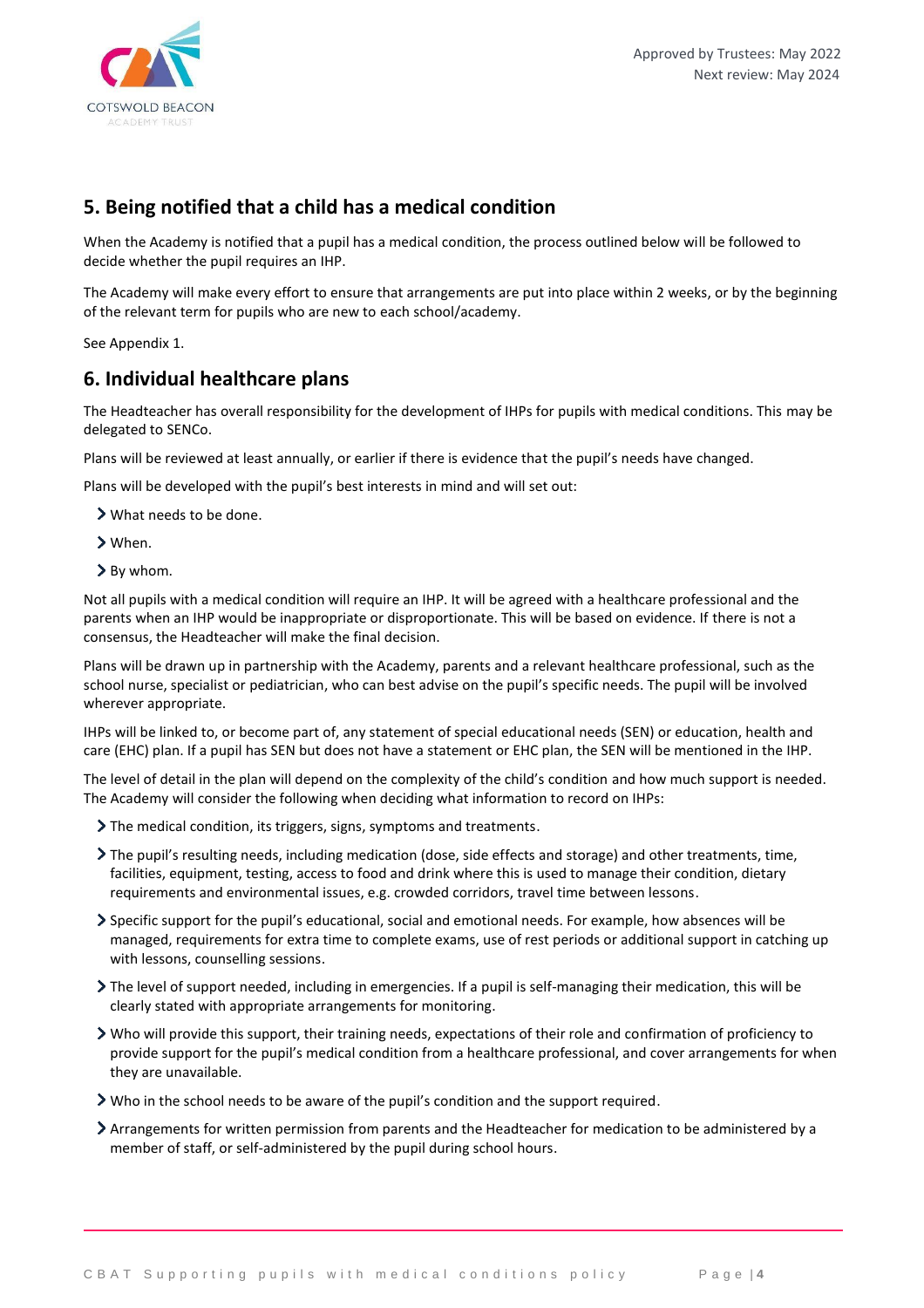

- Separate arrangements or procedures required for school trips or other school activities outside of the normal school timetable that will ensure the pupil can participate, e.g. risk assessments.
- Where confidentiality issues are raised by the parent/pupil, the designated individuals to be entrusted with information about the pupil's condition.
- What to do in an emergency, including who to contact, and contingency arrangements.

### **7. Managing medicines**

Prescription medicines will only be administered at school:

- When it would be detrimental to the pupil's health or school attendance not to do so **and**
- Where we have parents' written consent.

#### **The only exception to this is where the medicine has been prescribed to the pupil without the knowledge of the parents.**

Pupils under 16 will not be given medicine containing aspirin unless prescribed by a doctor.

Anyone giving a pupil any medication (for example, for pain relief) will first check maximum dosages and when the previous dosage was taken. Parents will always be informed.

The Academy will only accept prescribed medicines that are:

- $\sum$  In-date.
- > Labelled.
- Provided in the original container, as dispensed by the pharmacist, and include instructions for administration, dosage and storage.

The Academy will accept insulin that is inside an insulin pen or pump rather than its original container, but it must be in date.

All medicines will be stored safely. Pupils will be informed about where their medicines are at all times and be able to access them immediately. Medicines and devices such as asthma inhalers, blood glucose testing meters and adrenaline pens will always be readily available to pupils and not locked away.

Medicines will be returned to parents to arrange for safe disposal when no longer required.

#### **7.1 Controlled drugs**

[Controlled drugs](http://www.nhs.uk/chq/Pages/1391.aspx?CategoryID=73) are prescription medicines that are controlled under the [Misuse of Drugs Regulations 2001](http://www.legislation.gov.uk/uksi/2001/3998/schedule/1/made) and subsequent amendments, such as morphine or methadone.

A pupil who has been prescribed a controlled drug may have it in their possession if they are competent to do so, but they must not pass it to another pupil to use. All other controlled drugs are kept in a secure cupboard in the school office and only named staff have access.

Controlled drugs will be easily accessible in an emergency and a record of any doses used and the amount held will be kept.

### **7.2 Pupils managing their own needs**

Pupils who are competent will be encouraged to take responsibility for managing their own medicines and procedures. This will be discussed with parents and it will be reflected in their IHPs. Pupils at secondary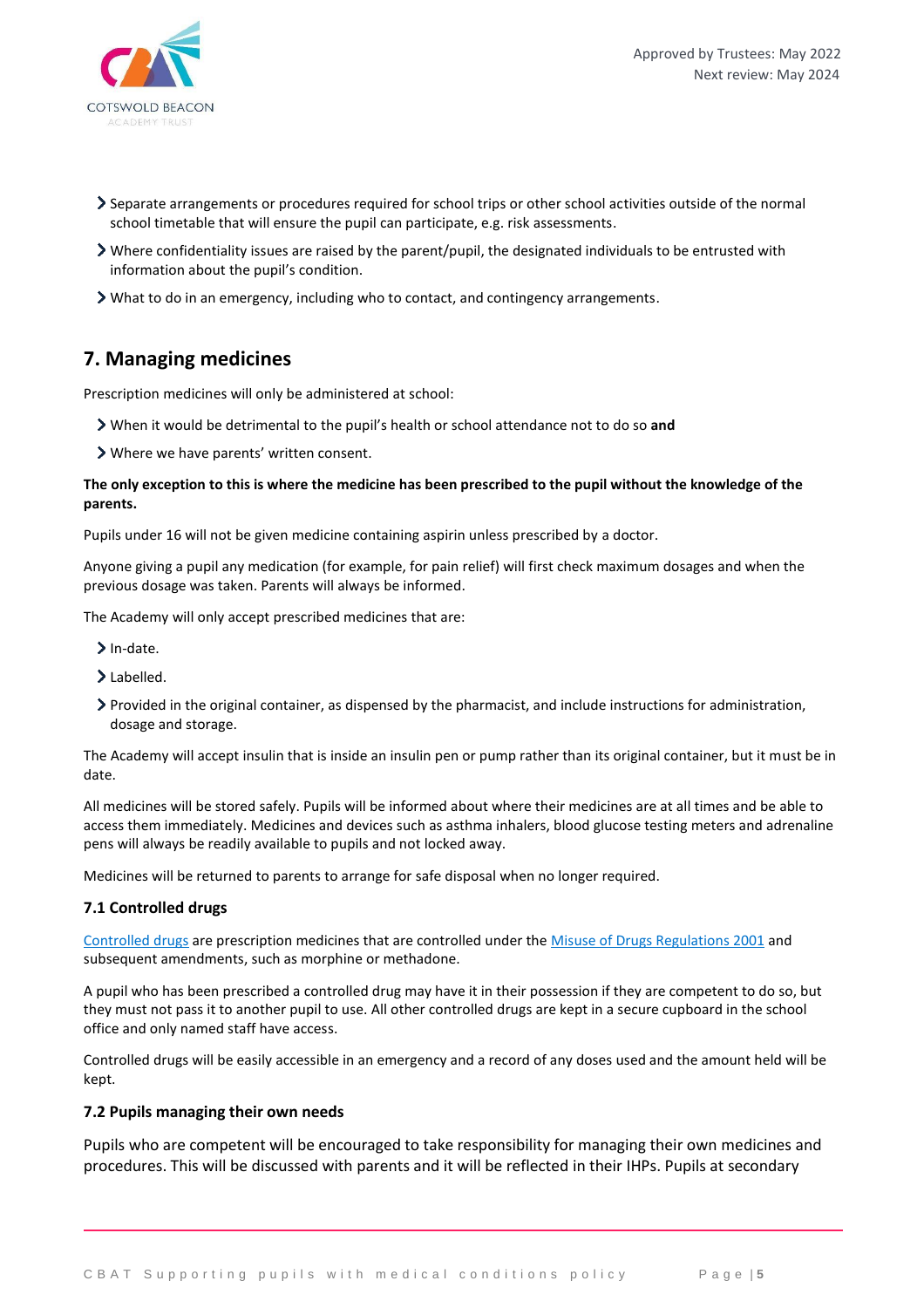

school will be allowed to carry their own medicines and relevant devices wherever possible. For primary aged children, their IHP will include a risk assessment around the independent use of medical devices.

Staff will not force a pupil to take a medicine or carry out a necessary procedure if they refuse, but will follow the procedure agreed in the IHP and inform parents so that an alternative option can be considered, if necessary.

### **7.3 Unacceptable practice**

Academy staff should use their discretion and judge each case individually with reference to the pupil's IHP, but it is generally not acceptable to:

- Prevent pupils from easily accessing their inhalers and medication and administering their medication when and where necessary.
- Assume that every pupil with the same condition requires the same treatment.
- $\sum$  Ignore the views of the pupil or their parents.
- Ignore medical evidence or opinion (although this may be challenged).
- Send children with medical conditions home frequently for reasons associated with their medical condition or prevent them from staying for normal school activities, including lunch, unless this is specified in their IHPs.
- If the pupil becomes ill, send them to the school office or medical room unaccompanied or with someone unsuitable.
- Penalise pupils for their attendance record if their absences are related to their medical condition, e.g. hospital appointments.
- Prevent pupils from drinking, eating or taking toilet or other breaks whenever they need to in order to manage their medical condition effectively.
- Require parents, or otherwise make them feel obliged, to attend school to administer medication or provide medical support to their pupil, including with toileting issues. No parent should have to give up working because the school is failing to support their child's medical needs.
- Prevent pupils from participating, or create unnecessary barriers to pupils participating in any aspect of school life, including school trips, e.g. by requiring parents to accompany their child.
- Administer, or ask pupils to administer, medicine in school toilets.

### **8. Emergency procedures**

Staff will follow the academy's normal emergency procedures (for example, calling 999) and the Academy First Aid Policy. All pupils' IHPs will clearly set out what constitutes an emergency and will explain what to do.

If a pupil needs to be taken to hospital, staff will stay with the pupil until the parent arrives or accompany the pupil to hospital by ambulance.

# **9. Training**

Staff who are responsible for supporting pupils with medical needs will receive suitable and sufficient training to do so.

The training will be identified during the development or review of IHPs. Staff who provide support to pupils with medical conditions will be included in meetings where this is discussed.

The relevant healthcare professionals will lead on identifying the type and level of training required and will agree this with the Headteacher, Business Manager or Lead First Aider. Training will be kept up to date.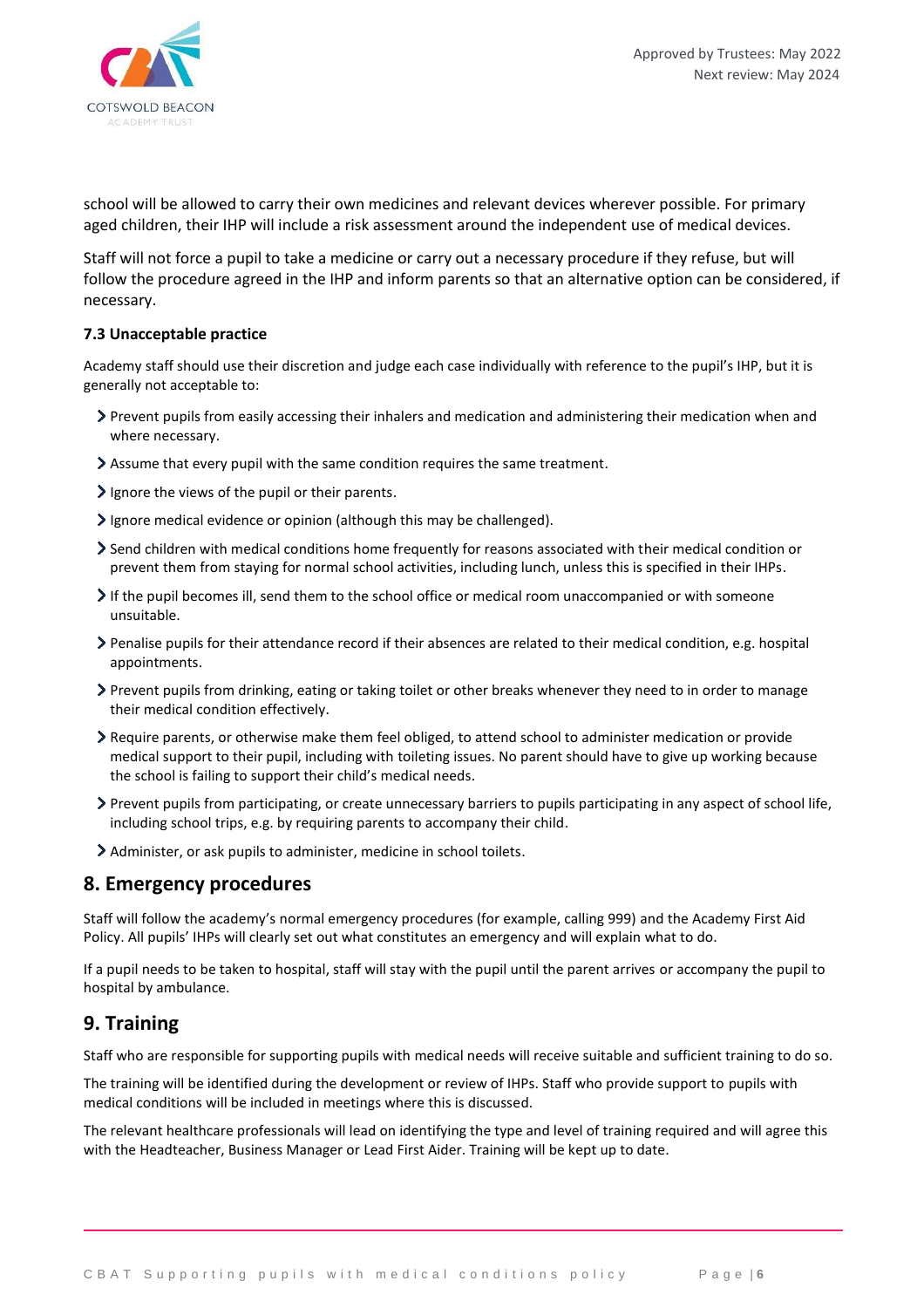

### Training will:

- Be sufficient to ensure that staff are competent and have confidence in their ability to support the pupils.
- > Fulfil the requirements in the IHPs.
- Help staff to have an understanding of the specific medical conditions they are being asked to deal with, their implications and preventative measures.

Healthcare professionals will provide confirmation of the proficiency of staff in a medical procedure, or in providing medication.

All staff will receive training so that they are aware of this policy and understand their role in implementing it, for example, with preventative and emergency measures so they can recognise and act quickly when a problem occurs. This will be provided for new staff during their induction.

# **10. Complaints**

Parents with a complaint about their child's medical condition should discuss these directly with the Headteacher or School Business Manager in the first instance. If the matter is unresolved parents will be directed to the school's complaints procedure.

### **11. Monitoring arrangements**

This policy will be reviewed and approved by the Trust every 2 years.

# **12. Links to other policies**

This policy links to the following policies:

- > Accessibility plan.
- > Complaints.
- Equality information and objectives.
- > First aid.
- > Health and safety.
- > Safeguarding.
- Special educational needs information report and policy.